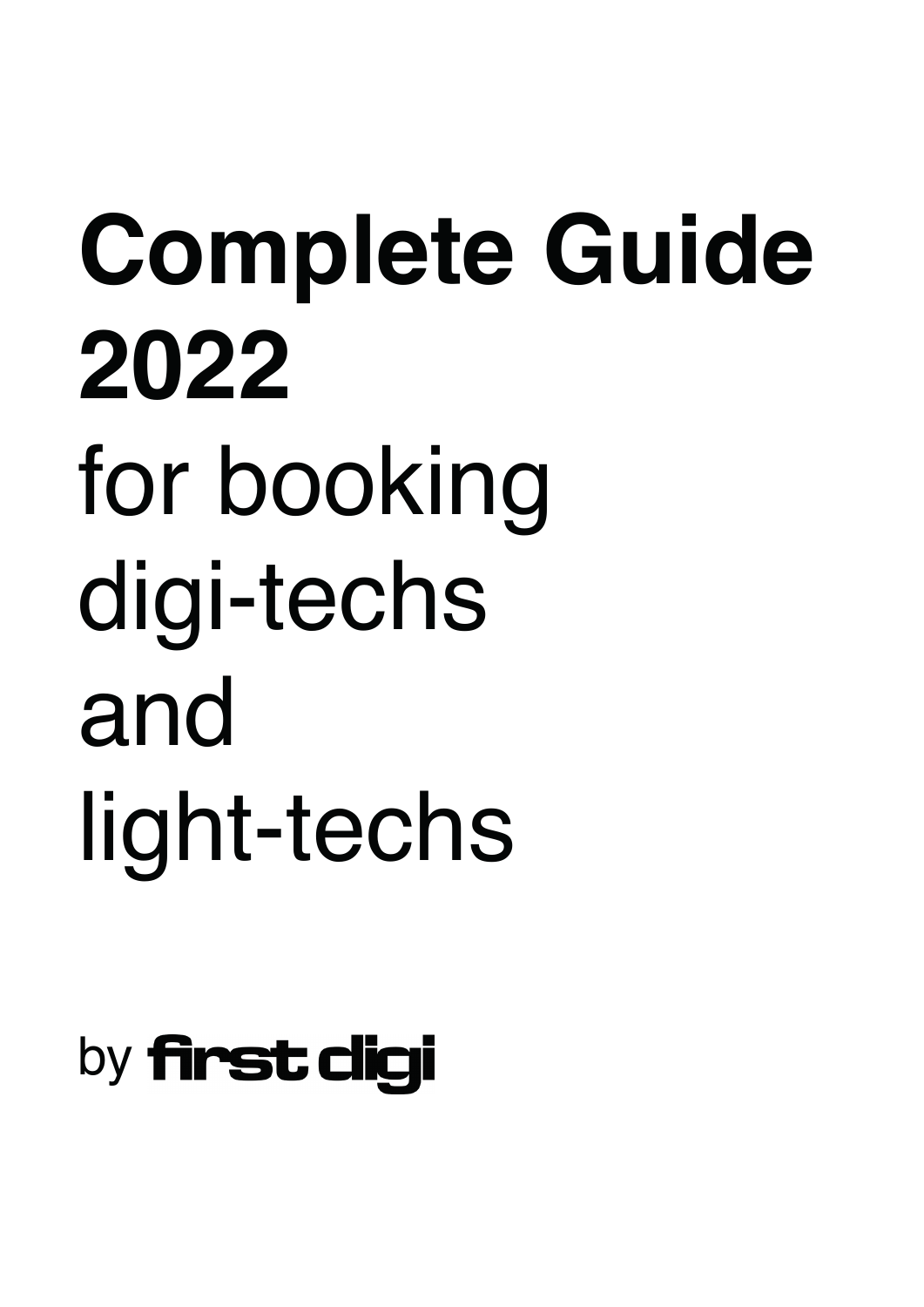# **Intro**

The stills industry is changing rapidly. The days of "photo assistants" are long gone where an assistant had to do light, digi, driving and everything else for 150€ per day without overtime.

The terms "Digi-Tech" and "Light-Tech" have developed into a profession. They are specialists in their field and should be treated, and of course paid like so.

This guide is regarding professionals with years in experience and a wide spectrum of knowledge about cameras, digital- and lighting equipment, lighting techniques and a great understanding of their own skills, responsibilities and behavior on and off set as well as pre- and postproduction.

Every digi-tech and light-tech started somewhere: As an intern, at university or straight to assisting. Young assistants are assistants, not professionals. With this in mind a young photo assistant can charge way less than an experienced tech. And that's ok. Professionals as well as young assistants, both have their right to work in the industry. It does not mean that clients and photographers have the right to exploit young assistants and push them towards crazy low day rates or even working for free.

Female techs have the same skills than their male colleagues. There is no reason to believe or act like women are less experienced or capable of working as digi-techs or light-techs. Female light-techs are able to carry heavy equipment and create awesome light setups. As digi-techs they are just as much nerds than guys and there is absolute no reason to think otherwise.

#### **To help photographers, production companies, clients and agents to better understand how day-rates and overtime are calculated, we put together this guide.**

Since the market is different in every country, this guide is written for the German industry but we hope that it can help the in other parts of the world as well.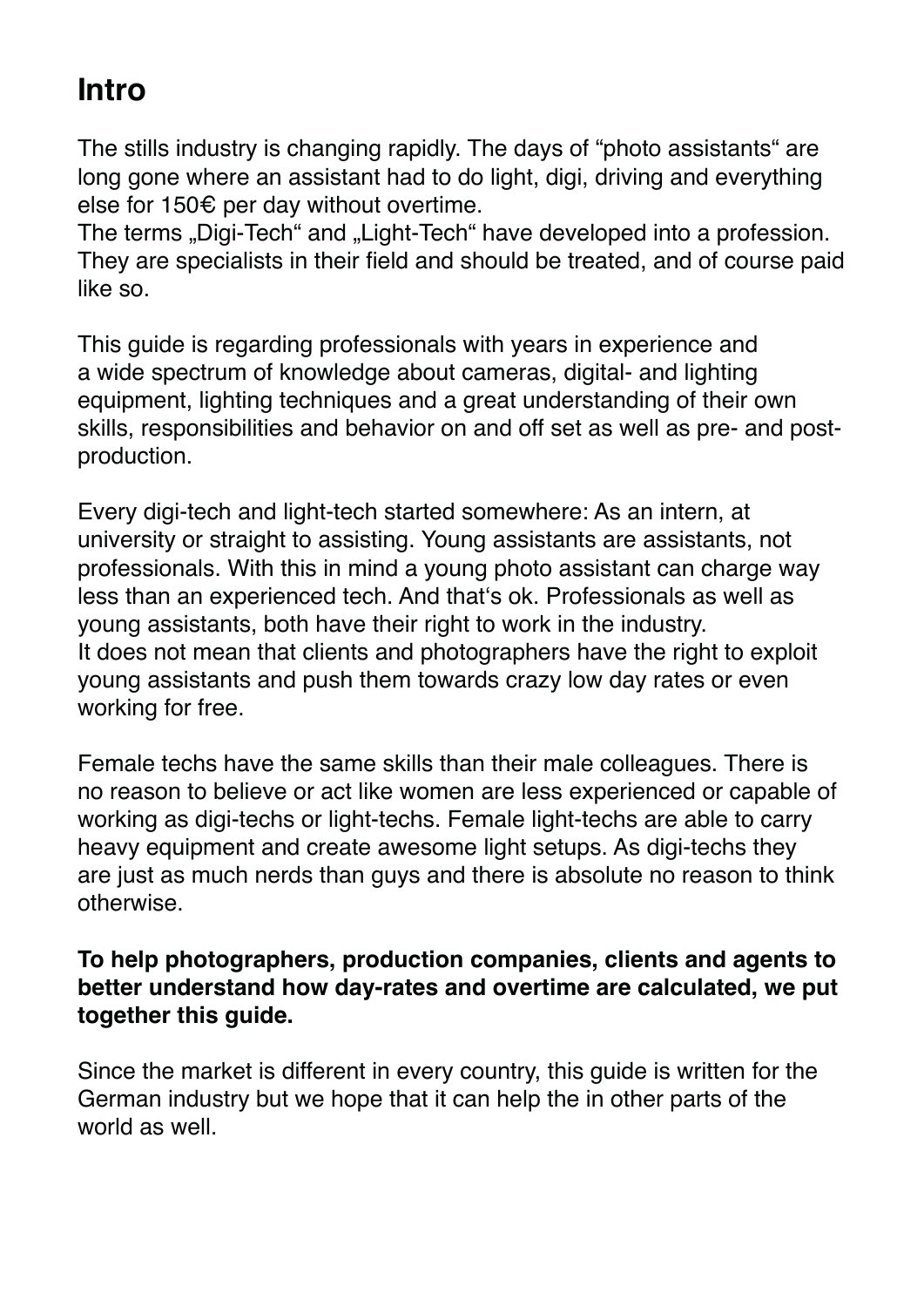# **Digi-Tech**

#### **Day rates for digi-techs:**

- Professional digi-techs in Germany charge an average of 500€ for a 10h day.
- Depending on the size and importance of the production this can go to up to 650€ or more per day. Equipment not included.
- For small editorials, mini-jobs or test shoots some digi-techs offer deals where they charge lower day-rates. These are exceptions and must be discussed individually.
- Prep days and recce count as a full work day.
- Travel days and off days get charged with 50% of day-rate.

#### **Overtime:**

• How overtime is calculated varies greatly. To give photographers, clients and also digi-techs a reference, First Digi charges overtime as follows:

after 10h (including lunch)  $\rightarrow$  +15% of day-rate per hour

- Every digi-tech calculates his/her overtime differently. Calculations, counting steps and percentage vary a lot. We suggest always discussing overtime before production.
- Work time starts with call time for the digi-tech and ends after loading equipment into the van.
- Transportation between home and set or rent, before and after production usually is not counted as work time, but transportation cost might be charged or is already included in the package price some digis offer.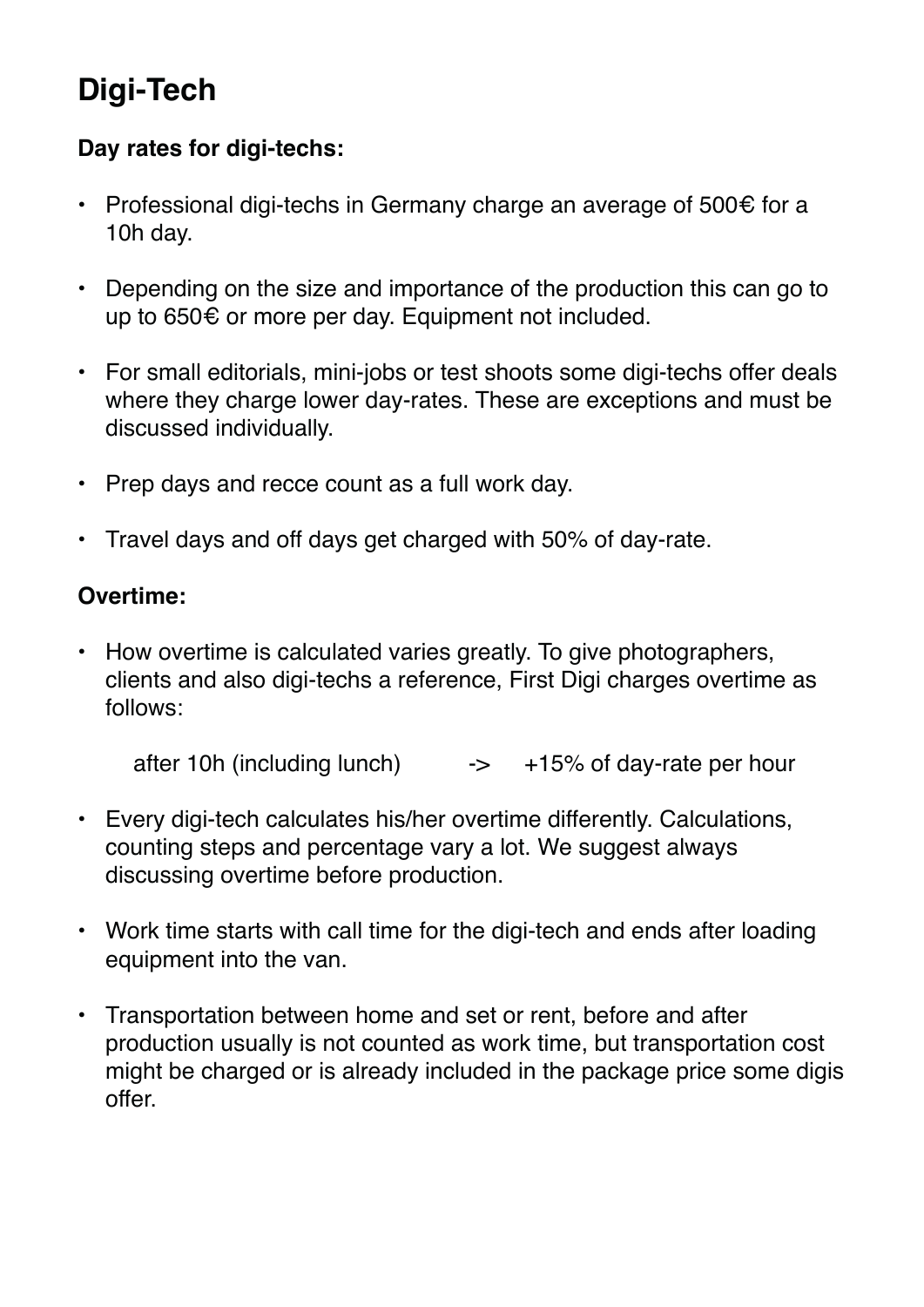# **Digi-Tech**

### **Equipment:**

- Professional digi-techs mostly use their own equipment on set. This ensures the best possible workflow and minimizes situations like connection issues, full hard-drives or slow computers.
- Every digi-tech has his/her own prices for their equipment. A good price reference can be the rental services and their prices in each city.
- Keep in mind that digi-tech equipment prices can be higher than rental prices as they bring a lot of accessories with their equipment like clamps, extra batteries, cables etc. which are usually not included in rental equipment. Computers have all the software already installed and configured which helps boost efficiency and workflow on set.
- Some photographers insist on using their own laptop or equipment for the production. It is up to the digi-tech if he/she is willing to work with a photographers computer or insists on using his/her own equipment. This must be discussed individually and best case before production.
- First Digi offers different packages from a small location setup to a full studio setup with multiple screens. These packages can be configured individually for every production adding cameras, lenses, extra screens, printers etc.. They come with a professional digi-tech and archive backup.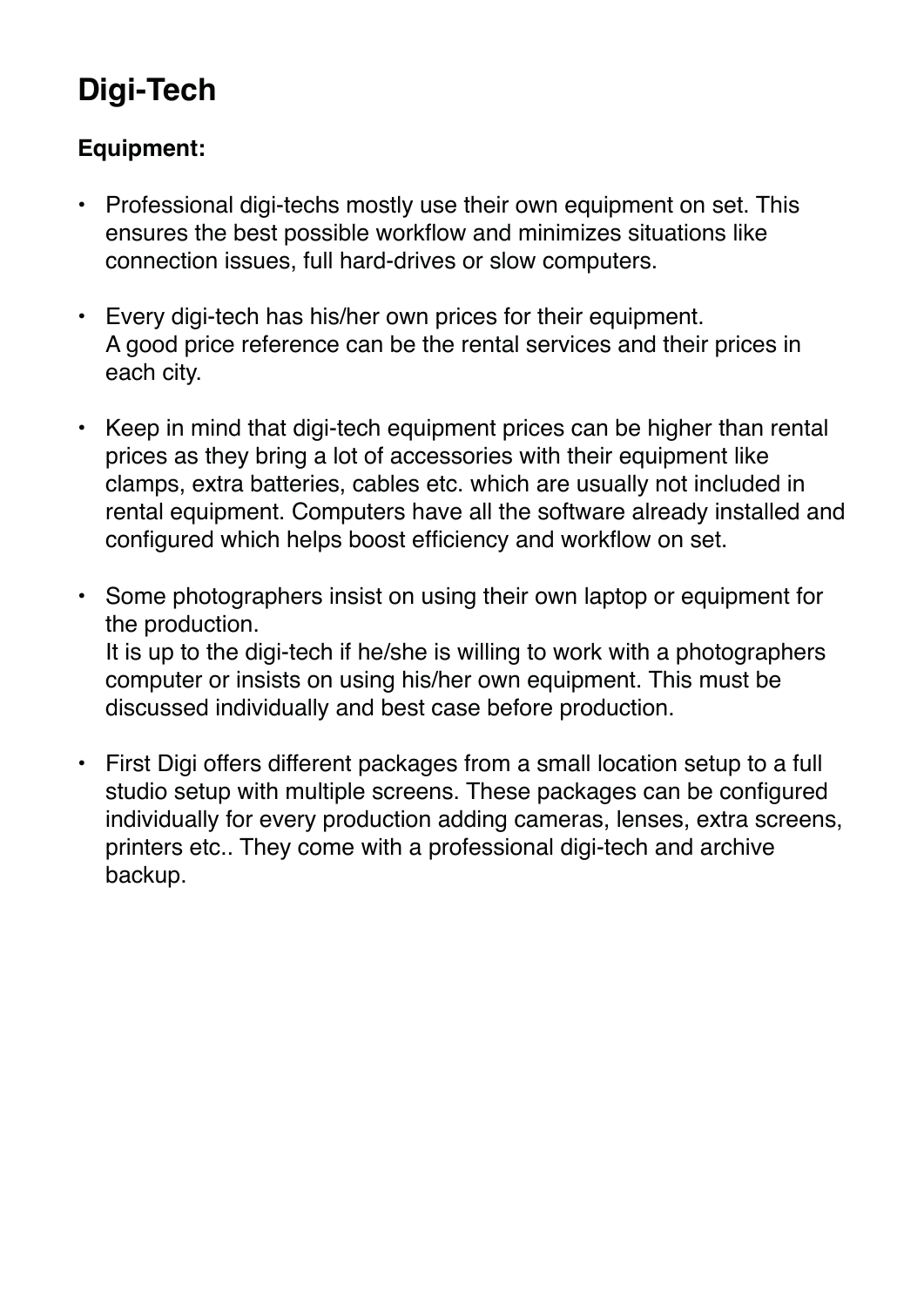# **Light-Tech**

#### **Day-rates for light-techs:**

- Professional light-techs in Germany charge an average of 450€ for a 10h day.
- Depending on the size and importance of the production this can go to up to 650€ or more per day.
- For small editorials, mini-jobs or test shoots some light-techs can offer deals where they charge lower day-rates. These are exceptions and must be discussed individually.
- Prep days and recce count as a full work day.
- Travel days and off days get charged with 50% of day-rate.

#### **Overtime:**

• How overtime is calculated varies greatly. To give photographers, clients and also light-techs a reference, First Digi charges overtime as follows:

after 10h (including lunch)  $\rightarrow$  +15% of day-rate per hour

- Every light-tech calculates his/her overtime differently. Calculations, counting steps and percentage vary a lot. We suggest always discussing overtime before production.
- Work time starts with call time for the light-tech or picking up the equipment from the rental service and ends with a packed lighting truck and/or delivering the equipment back to the rental service.
- Transportation between home and set or rent, before and after production usually is not counted as work time, except transportation of equipment to and from rental services.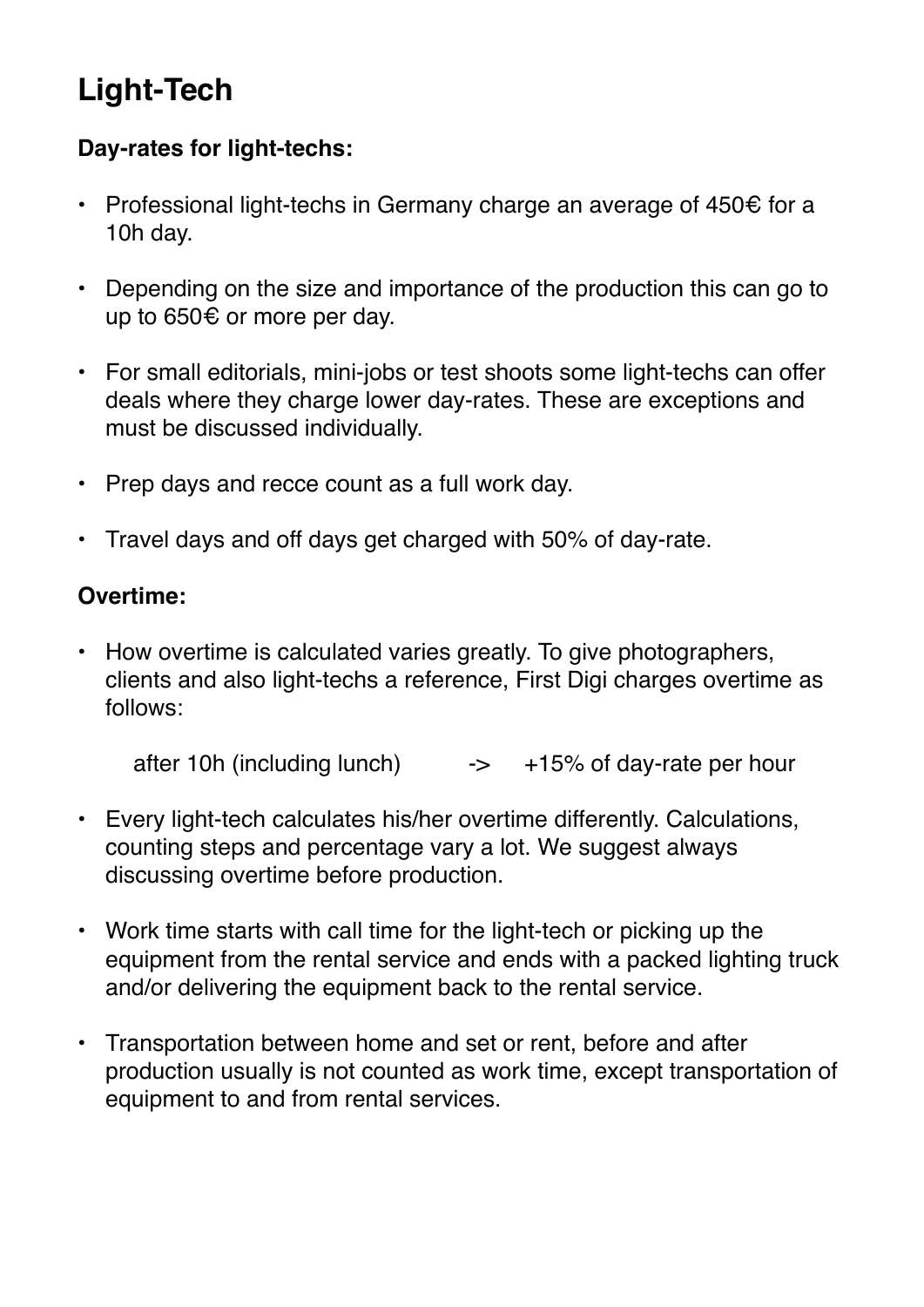## **Summary**

**This guide is based on our experience with the German market. We are aware that some countries and cities have different rules/ regulations/prices. If you feel like something is completely off in this guide, we invite you to reach out to us.** 

### **Digi-Tech**

| <b>Average Day-rate:</b> | ≈ 500€                                                              |
|--------------------------|---------------------------------------------------------------------|
| Prep Day, Recce:         | 100% day-rate.                                                      |
| Travel, Off-day:         | 50% of day-rate.                                                    |
| Overtime:                | Varies a lot. Please discuss rates before<br>production, not after. |
|                          | Suggestion: 15% of day-rate per hour.                               |
| Work-time start:         | Call-time (location/studio within<br>reasonable distance).          |
|                          | or picking up equipment from rent.                                  |
| Work-time stop:          | Finish packing equipment.                                           |
|                          | or finish delivering equipment back to                              |
|                          | rental service.                                                     |

### **Light-Tech**

| <b>Average Day-rate:</b><br>Prep Day, Recce:<br>Travel, Off-day:<br>Overtime: | $\approx 450 \epsilon$<br>100% day-rate.<br>50% of day-rate.<br>Varies a lot. Please discuss rates before<br>production, not after.<br>Suggestion: 15% of day-rate per hour. |
|-------------------------------------------------------------------------------|------------------------------------------------------------------------------------------------------------------------------------------------------------------------------|
| Work-time start:                                                              | Call-time (location/studio within reasonable<br>distance)                                                                                                                    |
| Work-time stop:                                                               | or picking up equipment from rent.<br>Finish packing equipment.<br>or finish delivering equipment back to rental<br>service.                                                 |